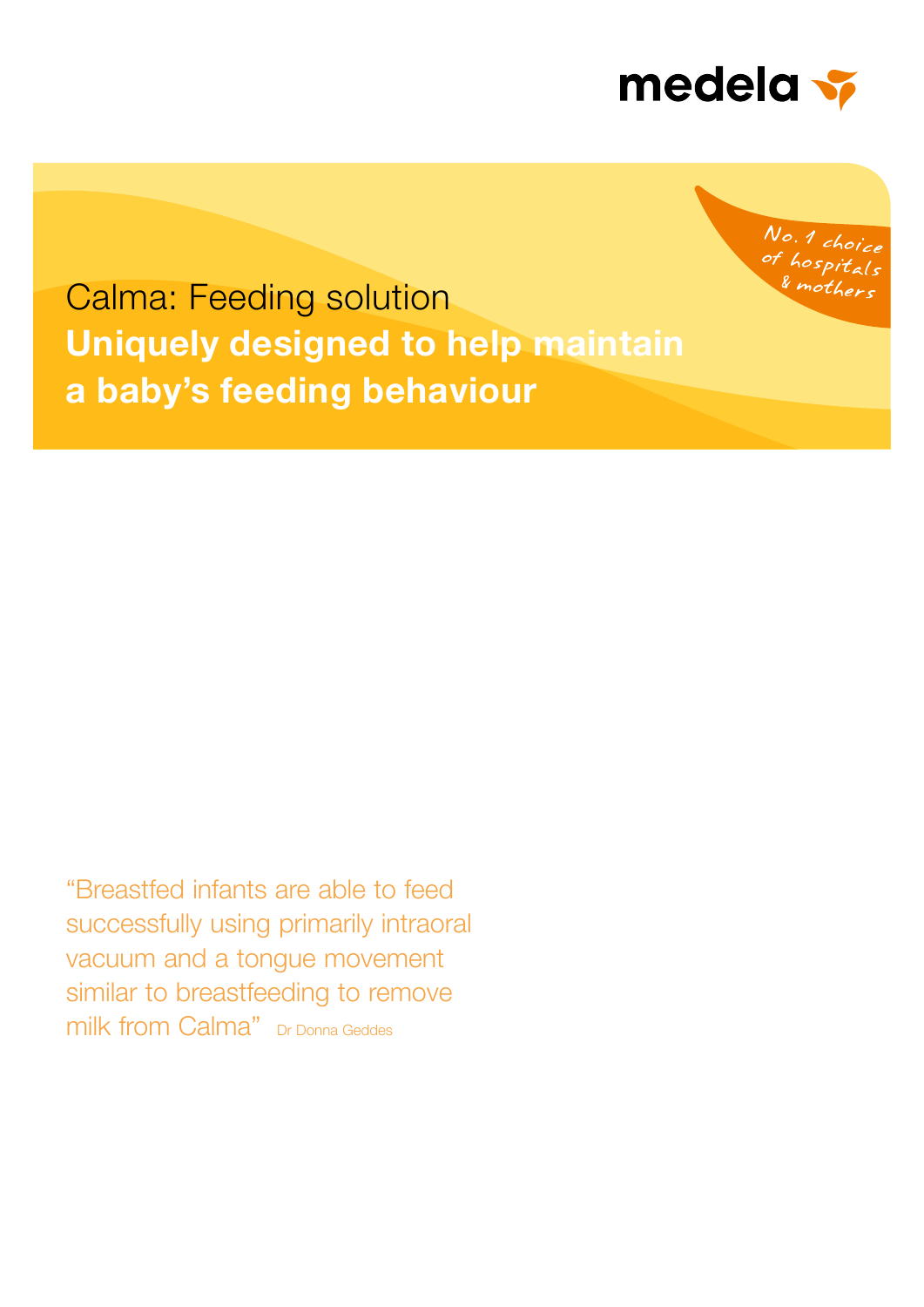

## Calma

Allows babies to use their natural feeding behaviour as learnt on the breast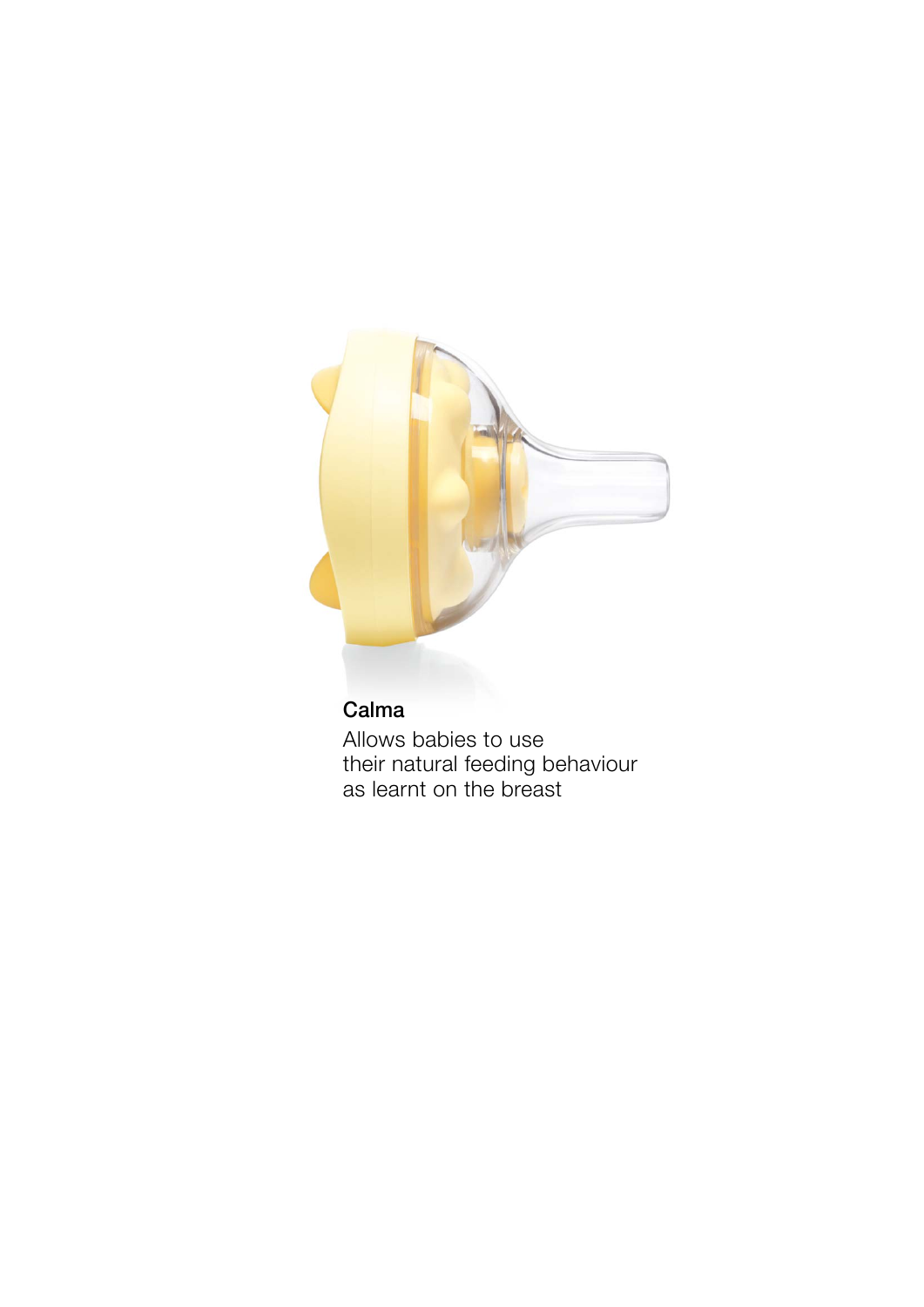# Human milk – the gold standard



Few interventions rival breastfeeding in promoting the health of a mother and her infant. A wealth of scientific evidence demonstrates why, and systematic reviews of the literature have consistently shown that the provision of breastmilk can permanently modify an individual's biological, neural and social growth and development<sup>1</sup>. The Lancet<sup>2</sup> demonstrates this with a profound statement: "If a new vaccine became available that could prevent one million or more child deaths a year and that was moreover cheap, safe, administered orally and required no cold chain, it would become an immediate public health imperative." Breastmilk can do all this and more. From this, breastmilk feeding should be seen as standard, normal nutrition for all newborn infants.

Human milk is species-specific and has been adapted throughout evolution to meet the nutritional requirements of the human infant, supporting growth, development and survival<sup>3</sup>. Breastmilk facilitates safe adaptation to extrauterine life by providing more than just nutrition. The unique, ever-changing constituents of human milk also have developmental and immunological benefits. Breastmilk is an extremely complex biological fluid: it is infused with antibodies to provide protection against infection, something which formula milk cannot do. In addition, breastmilk provides growth-regulatory effects in the form of hormones, growth modulators and growth factors that are not present in artificial substitutes. Certain key components in breastmilk have a unique function. Oligosaccharides, for example, act as decoys for various pathogens, thus preventing their attachment to the gut wall.

Recent research has shown that human milk is a unique source of multipotent stem cells 4. These living cells have immense differentiation potential, underlining their importance in neonatal development and offering a promising target for stem cell therapy and breast cancer research. This discovery has highlighted the value of human milk for newborn and older infants even more.

The benefits of breastfeeding go beyond the nutritional, developmental and immunological aspects. Bonding and nurturing benefit both mother and baby. However, there are many instances in which an infant is unable to breastfeed directly but can still derive the benefits of breastmilk. The World Health Organisation (WHO) states: "The vast majority of mothers can and should breastfeed, just as the vast majority of infants can and should be breastfed. For those few health situations where infants cannot, or should not, be breastfed, the choice of the best alternative – expressed breastmilk from an infant's own mother, or if not available, breastmilk from a healthy wet-nurse or a humanmilk bank, depends on individual circumstances<sup>5</sup>." In whatever way the baby receives breastmilk, it should be considered the norm, and suitable education, knowledge and a warm chain of support all help to make its provision the gold standard for all infants.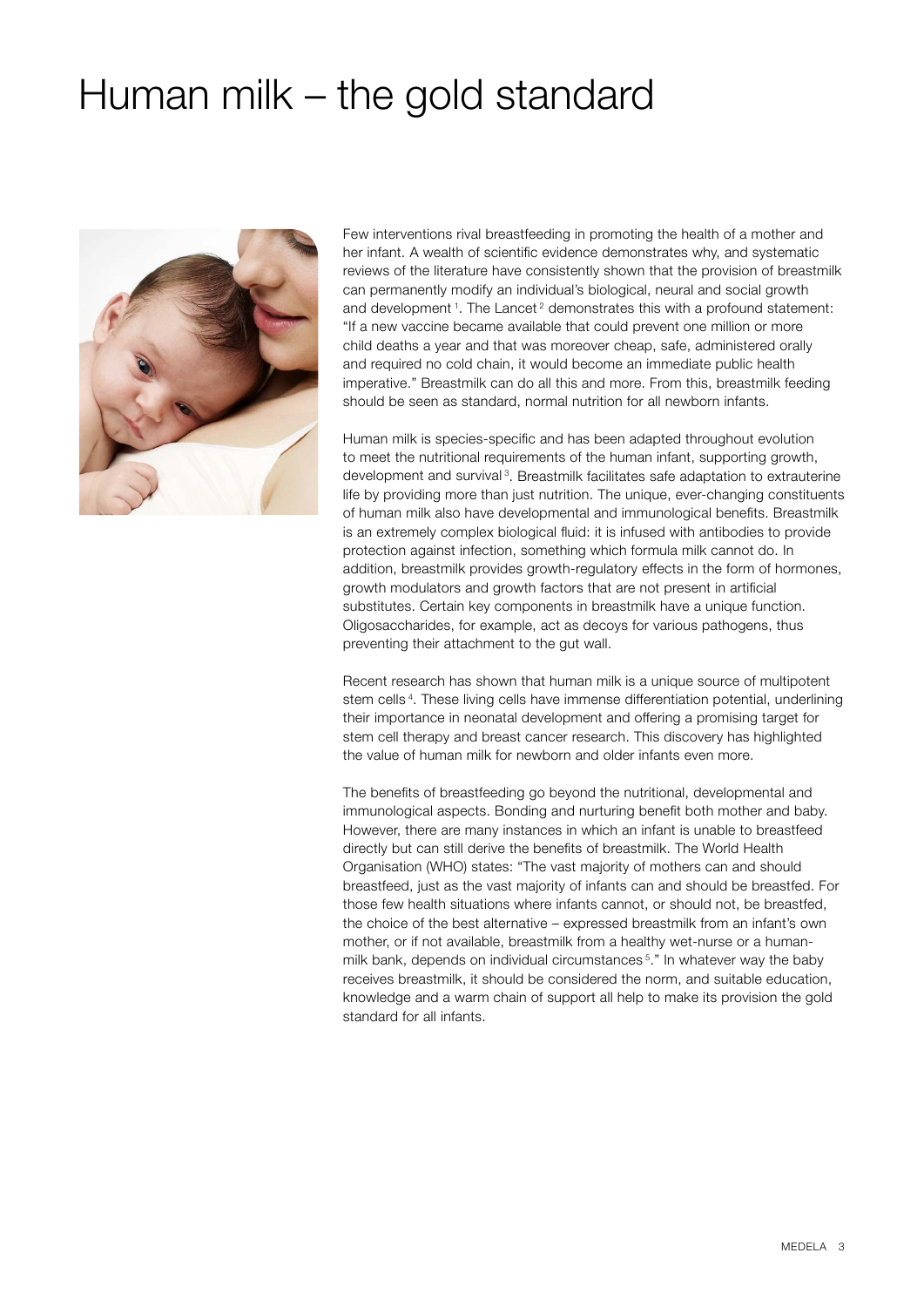# Today's challenges in feeding expressed breastmilk



There are situations in which a mother is unable to breastfeed, whether for medical, social or work-related reasons. Removing milk from the breast is one challenge, and many solutions are now available to support this process. However, feeding the milk to the baby constitutes a new challenge. The principal aim when not feeding at the breast is to create a natural experience, to avoid the baby having to learn a new feeding technique.

Research has shown that the way a baby feeds at the breast is very different from feeding from a standard teat  $6-9$ . Breastfeeding infants primarily use intraoral vacuum (negative pressure). On the other hand, when feeding from a standard teat milk can flow freely without requiring vacuum, and compression can be used.

Furthermore, it is known that the muscles used for breastfeeding are also different from those used when feeding from a standard teat <sup>10,11</sup>. This requires the infant to learn a different feeding technique.

Some research results show that the use of a standard teat can be linked to malocclusions and the habit of tongue thrusting <sup>12,13</sup>, which in turn can lead to an increased risk of otitis media 14.

When comparing breastfeeding and conventional bottle feeding, it has been found that infants feeding at the breast have a greater physiological stability than those feeding from a bottle. In particular, oxygen saturation is higher during breastfeeding than conventional bottle feeding 15–20.

With the development of the WHO /UNICEF "Baby Friendly Hospital Initiative" 5,21, cup feeding became a popular alternative to bottle feeding, as it was suggested that it would help avoid "nipple confusion" caused by the baby drinking from an artificial teat. However, for cup feeding, appropriate training must be in place since there is risk of aspiration if a poor technique is used <sup>22</sup> and milk spillage can also be a significant problem, exposing infants to the risk of under consumption 23. Studies on the effect of using cup feeding have shown that, compared to bottle feeding, cup feeding confers no significant benefit in maintaining breastfeeding beyond hospital discharge 24,25.

The promotion of breastfeeding is paramount and is always the best option. However, as this is not always possible, safe, research-based alternatives need to be found.

### Research and its continuous evolution

Medela continues to be involved in leading-edge basic research. One research initiative has lasted almost 20 years thanks to a special relationship with the Hartmann Human Lactation Research Group of the University of Western Australia (UWA).

Using this research, Medela has been a leading partner in assisting mothers to express milk from the breast by using research-based breastpumps.

Research on Medela's two-phase breastpumps led Dr Donna Geddes from the UWA to use ultrasound on the lactating human breast. This overturned the knowledge of breast anatomy that had existed for over 160 years <sup>26</sup>.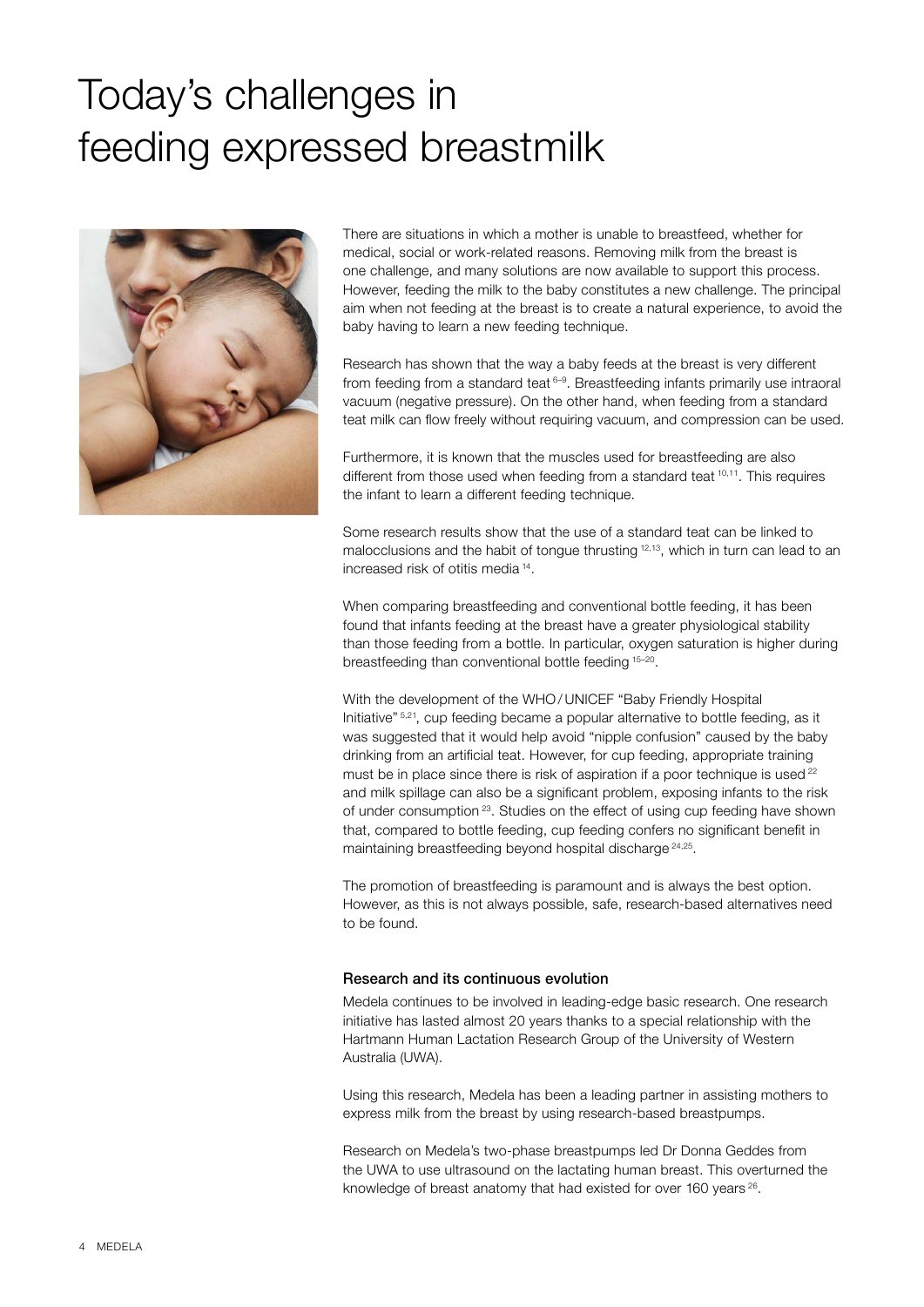# Research and evidence



Figure 1 – Anatomy of the lactating breast  $26$ 

When performing ultrasound scans on the lactating breast, Dr Donna Geddes began to question the anatomical diagrams that appeared in textbooks.

The standard model of the breast was based on anatomical dissections carried out on cadavers by Sir Astley Cooper, who published his results in 1840. Very little research had been carried out since.

The research performed at the Hartmann laboratory made some groundbreaking discoveries that overthrew most of the prior understanding of the anatomy of the lactating breast (Figure 1). The key findings were:

- l The number of ductal openings is 4 –18 and not 15 20
- l The ducts branch closer to the nipple
- l The conventionally described lactiferous sinuses do not exist
- l Ducts can reside close to the skin surface making them easily compressible
- l The majority of the glandular tissue is found within 30 mm of the nipple

This research then led to further questions. If the lactiferous sinuses do not exist, what mechanism does the baby use to remove the milk from the breast? Further research began.

The conventional view of infant sucking comes from a body of excellent research conducted mainly in the 1980s 27–29. It was based on the earlier understanding of the anatomy of the lactating breast and assumed that the lactiferous sinuses were drawn into the baby's mouth while peristaltic action of the tongue "stripped" the milk from the ducts. The lack of lactiferous sinuses questions this assumption, and further research by Dr Geddes revealed that negative pressure (intraoral vacuum) is the key to milk removal 30.

### The key findings of the new research were:

- l Vacuum is the key to milk removal
- l The tongue moves in an up and down manner without accentuated peristalsis
- l The nipple is compressed evenly along its length
- l The tip of the nipple does not reach the junction of the hard and soft palates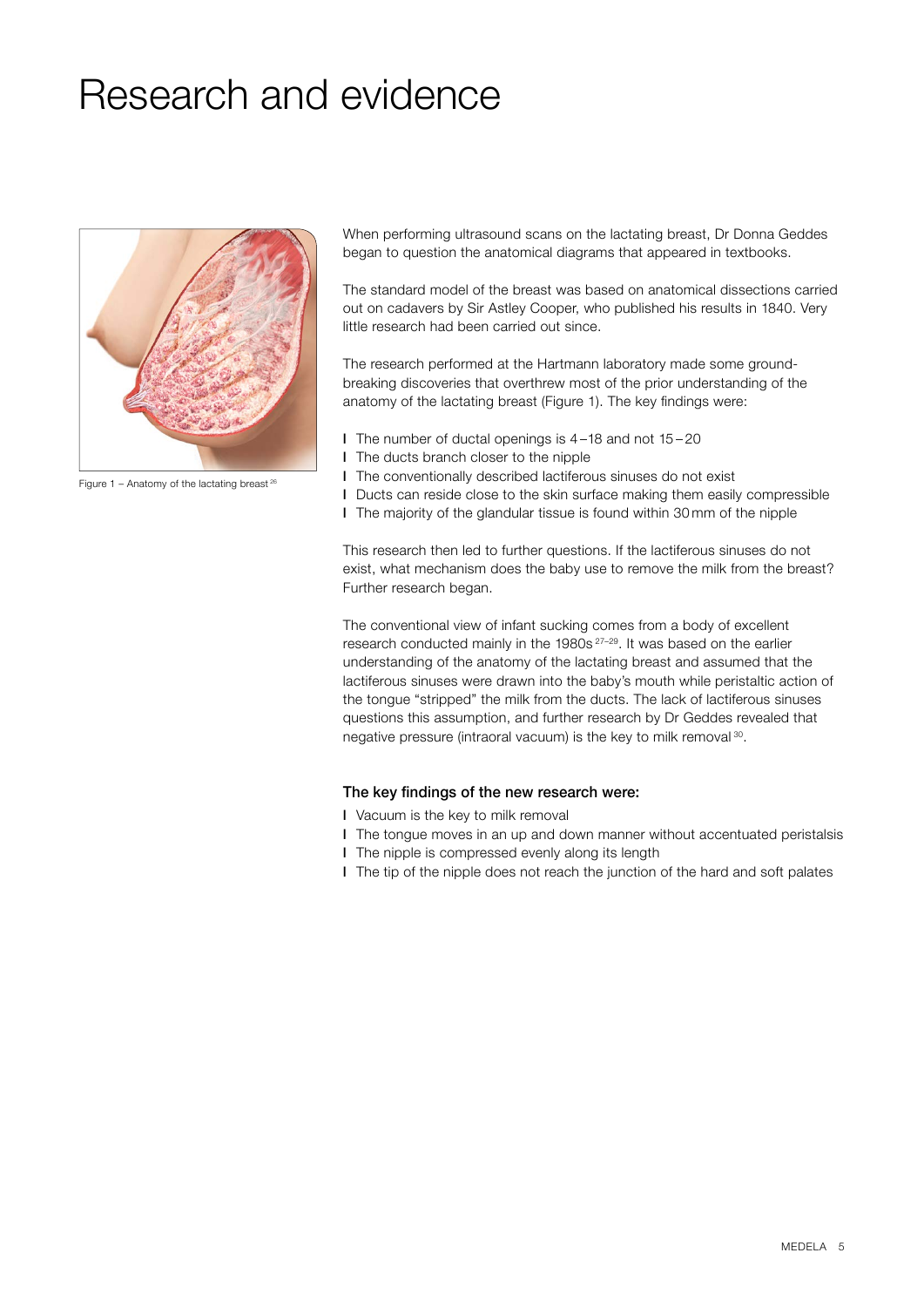

During a suck cycle (Figure 2), the vacuum begins at the baseline, increases as the tongue lowers, and reaches a maximum when the tongue is at the lowest point. It is at this point that the milk flows. The tongue then rises and comes to rest again at the baseline – and the milk stops flowing.



Figure 3 – Example of a synchronised trace of a suck-swallow-breathe pattern <sup>31</sup>

The top graph (Figure 3) shows a baseline vacuum  $(- \cdot - \cdot - \cdot)$  of approximately –40 mmHg and a peak vacuum of around –290 mmHg. The breathing (bottom graph) is fairly regular, except when the baby swallows, since babies cannot breathe and swallow at the same time. Note that a swallow can also occur during a suck cycle, and the swallows are not regularly spaced. During a pause, the rate of breathing increases slightly, but a baseline vacuum is maintained. Every baby will have an individual suck-swallow-breathe pattern, which will become more efficient as they age 31.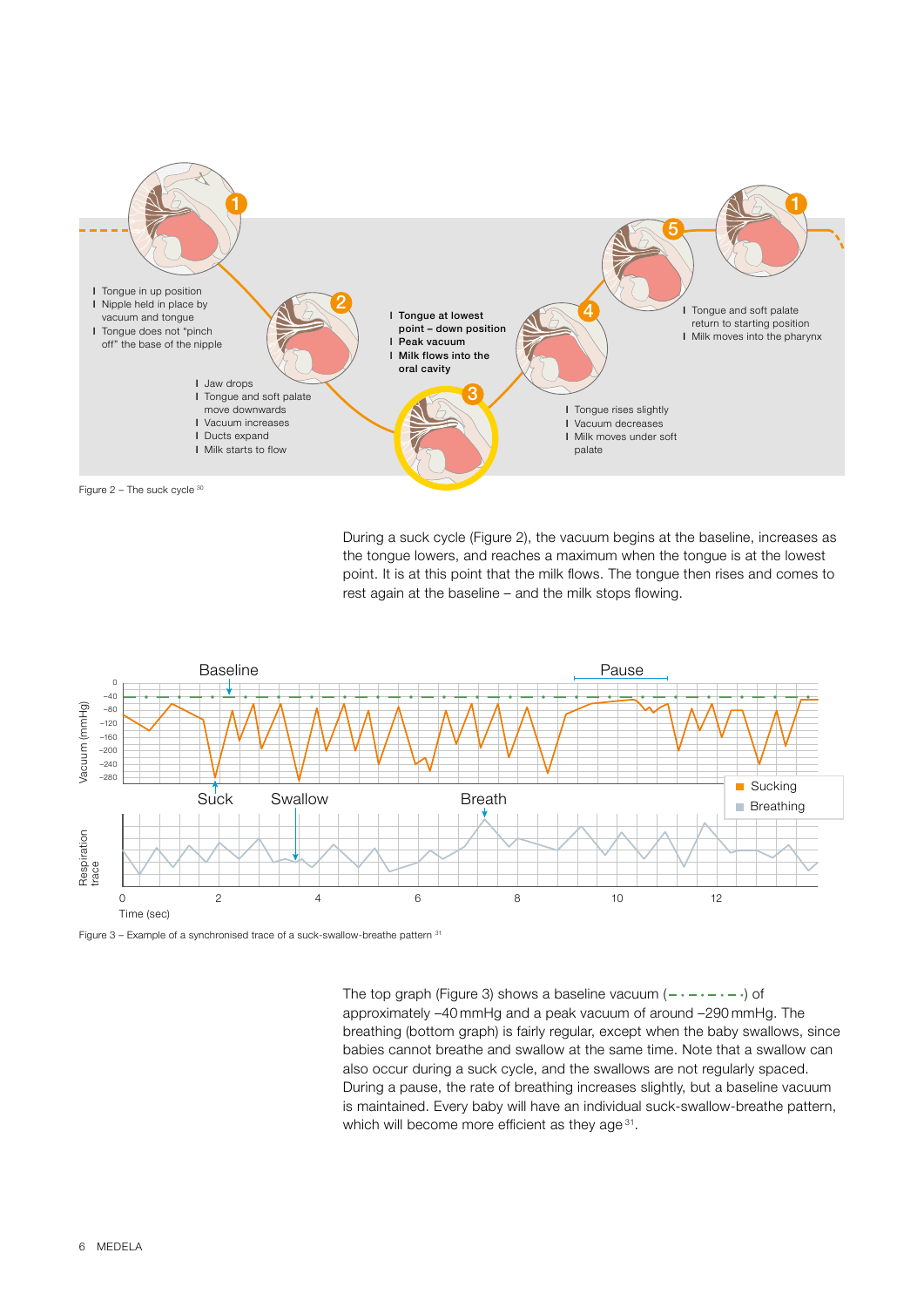# From vision to reality



Figure 4 – Calma

Research had clearly shown that when breastfeeding, the baby is able to maintain a baseline vacuum, stay attached to the breast, breathe regularly and therefore remain stable and calm.

With that in mind, Medela created their vision to develop Calma (Figure 4), a feeding device based on the baby's natural milk-removing behaviour. Calma's integrated vacuum-controlled valve means, in particular, that the baby is required to create an intraoral vacuum for milk to flow, the baby can maintain a baseline vacuum while sucking, swallowing and breathing and employ an up/down tongue movement to remove milk.

Following the development of Calma, two research initiatives were established, which have produced three peer-reviewed journal articles. One with the Hartmann Human Lactation Research Group from the University of Western Australia 32,33 and the second with Dr Mizuno from Showa University, Tokyo 34.

## Hartmann Human Lactation Research Group

The team in Western Australia conducted research aiming to compare feeding at the breast and with the vacuum release teat.

### The outcomes they measured were as follows:

- 1. Tongue movement and positioning of the nipple in the mouth – Ultrasound imaging was used to measure movement and nipple position.
- 2. Intraoral vacuum application during feeding

– Intraoral vacuum and 'sucks' were measured with a pressure transducer linked to a small silicone tube placed in the infant's mouth alongside the breast/teat.

3. Pattern of respiration during feeding

– Breathing was recorded using respiratory inductive plethysmography

4. Heart rate and blood oxygen saturation during feeding

– Heart rate and oxygen saturation were measured using a pulse oximeter

5. Overall patterns of suck, swallow, breathe and pause

All babies (n=17) were born after 38 weeks gestation (term) without any oral anomalies such as a cleft palate or ankyloglossia, and all were fully breastmilk fed.

Each baby was monitored for two entire feeds – one feed was at the breast and one using a feed of expressed breastmilk with the vacuum release teat (later called Calma, see Figure 4).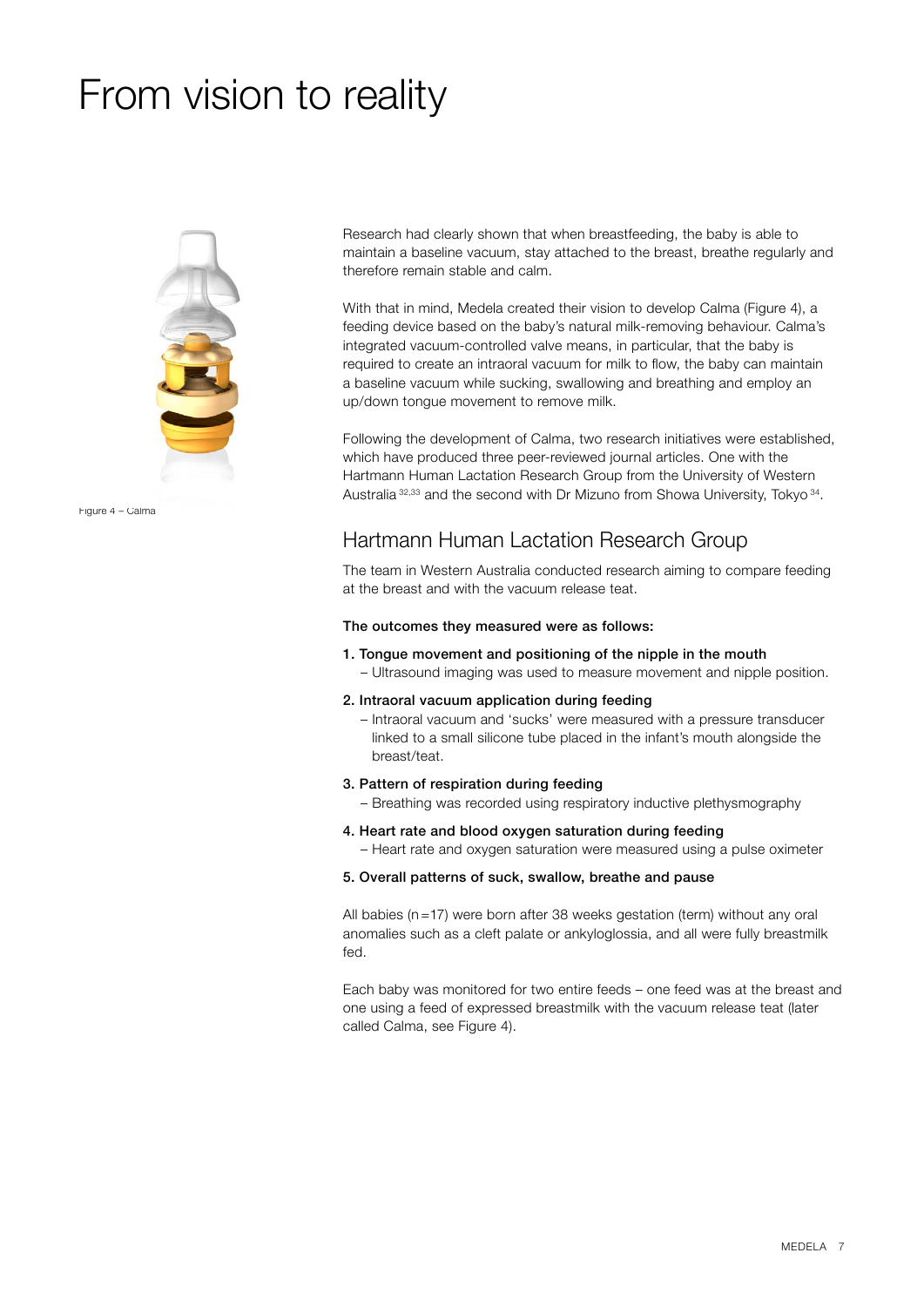### **Results**

### ➀ Tongue movement and positioning of the nipple in the mouth

The Geddes et al. study<sup>33</sup> showed that when the infants were feeding at the breast, or with the vacuum release teat, they used a similar tongue action (Figure 5). As the tongue lowered, the nipple and the teat expanded evenly along their length. There was, however, a larger expansion of the nipple (3.1 mm) than of the teat (1.5 mm), which was expected due to differing flexibilities.



Figure 5 – Up and down tongue movement during milk removal at the breast (upper panel) and with Calma (lower panel).

During breastfeeding, the relationship of the nipple position to the hard-soft palate junction (Figure 6) has been considered important clinically. This study used this landmark to assess whether babies altered the position of the nipple when feeding at the breast or with the teat.



Figure 6 – Internal anatomy of the infant mouth, and nipple position in the tongue down (high vacuum, milk flow) position. The distance can be measured from the nipple tip to the hard-soft palate junction.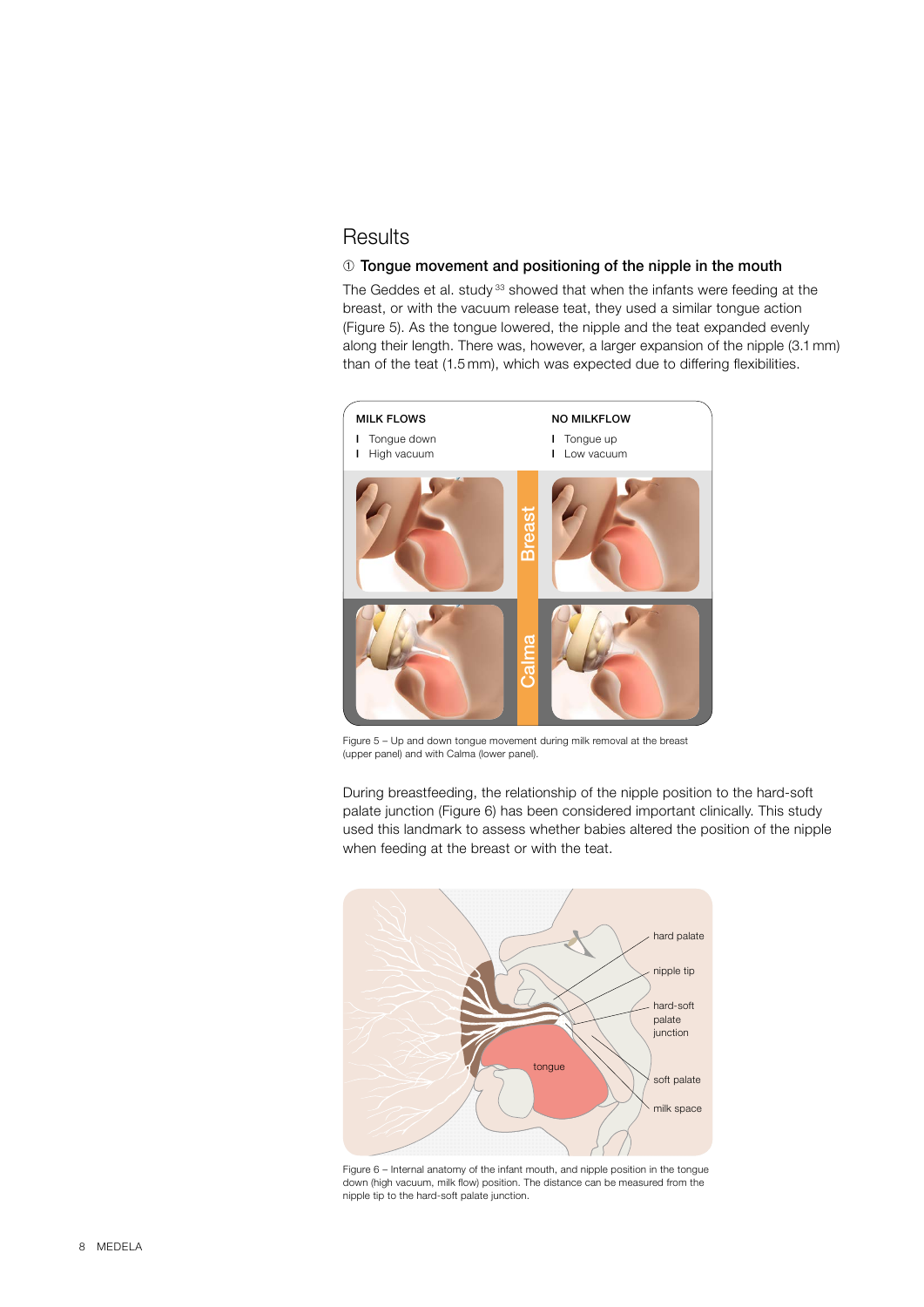The results showed that babies tended to place the teat closer to the hard-soft palate junction in the tongue up position than the nipple (7.8 mm vs 6.9 mm), yet they placed the nipple/teat a similar distance from the hard–soft palate junction when the tongue was lowered (4.7 mm vs 5.3 mm).

It was concluded that the baby was able to place both the nipple and teat in an optimal location in the mouth, and employ an appropriate tongue action to facilitate effective milk removal.

### ➁ Intraoral vacuum and milk transfer

Babies were able to successfully maintain a baseline vacuum while feeding both with the vacuum release teat and at the breast.

The baseline varied, reaching approximately –40 mmHg at the breast and up to –30 mmHg with the vacuum release teat. This difference is related to the threshold vacuum required to remove milk from the vacuum release teat, as well as the function of a baseline vacuum. Baseline vacuum is important for positioning the nipple and 'sealing' to the breast. The positioning and sealing of the teat may not require a vacuum as strong as that needed to position and seal to the nipple and breast.

During sucking, babies also had a similar rate of milk transfer per minute when they breastfed or fed with the vacuum release teat, and they also took a similar amount of time feeding at the breast/teat (Table 1). In addition, during nutritive sucking (i.e. milk flow) babies were able to pause and maintain baseline vacuum similarly with both breast and teat. This indicated that the babies were in control of their milk intake and suck-swallow-breathed in their own natural rhythm.

Most importantly, all babies were able to find their own individual feeding pattern with the vacuum release teat, similar to when breastfeeding, and were able to maintain an intraoral baseline vacuum during both nutritive and nonnutritive sucking.

|                                 | <b>Breast</b>    | Teat             |
|---------------------------------|------------------|------------------|
| Nutritive milk transfer (g/min) | $23.6 \pm 14.8$  | $20.3 \pm 13.5$  |
| Feed duration (s)               | $623 \pm 173$    | 738 ± 336        |
| Nutritive pause duration (s)    | $3.2(1.9 - 5.7)$ | $2.8(1.8 - 4.5)$ |

Table 1 – Milk transfer and pausing during feeding at breast/teat. No significant differences (p > 0.05) were observed 33.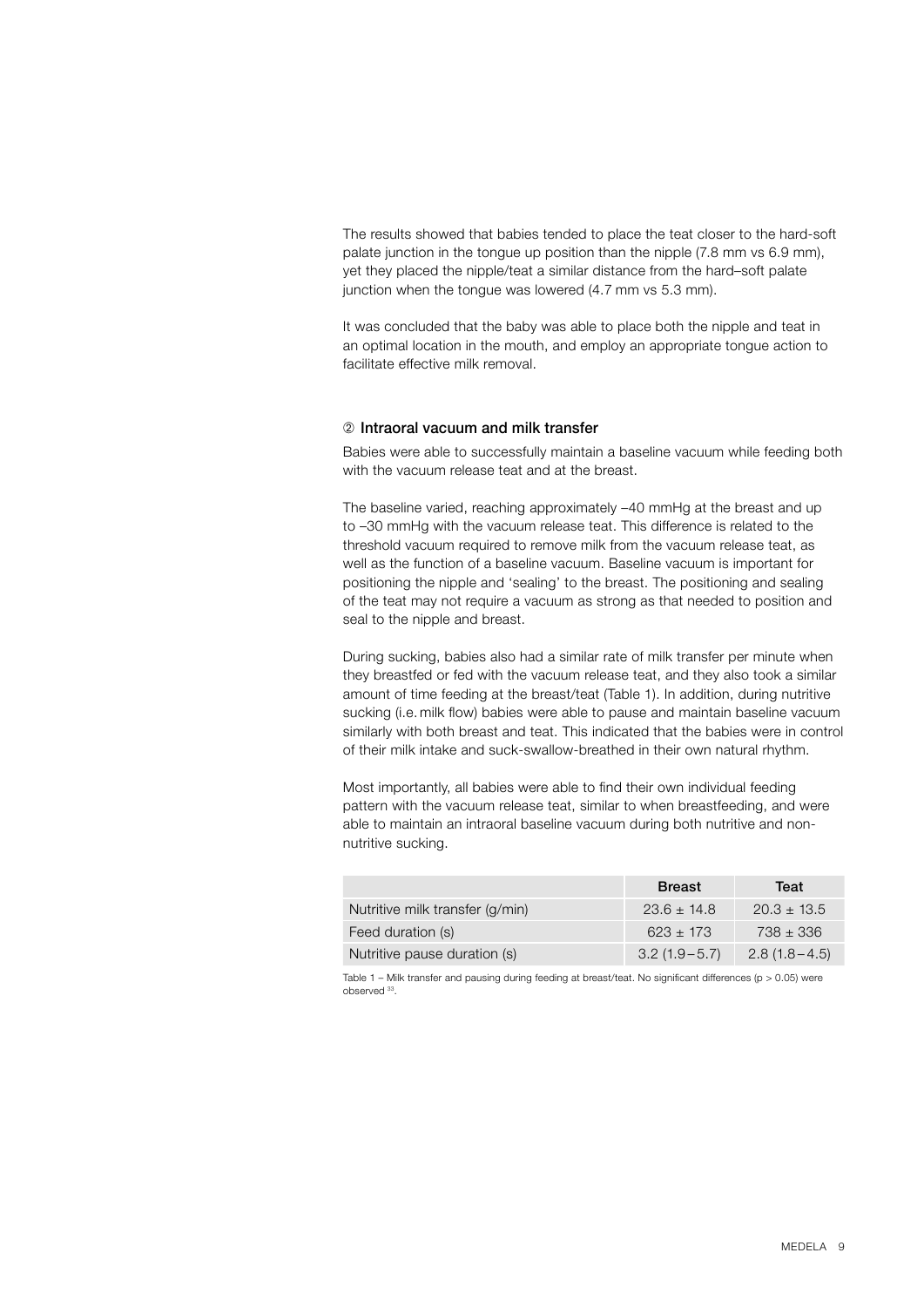### ➂ Suck-swallow-breathe patterns

All babies were able to employ their own individual sucking pattern. When feeding at the breast or with the vacuum release teat, the rate of respiration was similar, as was the rate of sucking. Furthermore, when comparing the number of sucks per swallow and the number of sucks per breath there were also no differences between breastfeeds or teat feeds (Table 2).

This finding means that the coordination of suck-swallow-breathing was not compromised when using the vacuum release teat. The babies were able to safely coordinate their suck-swallow-breathing, and effectively remove milk.

|               | Respiratory<br>rate<br>(breaths/min) | Suck rate<br>(sucks/min) | Sucks per<br>swallow | Sucks per<br>breath |
|---------------|--------------------------------------|--------------------------|----------------------|---------------------|
| <b>Breast</b> | $59 \pm 22$                          | $89 \pm 19$              | 3.1                  | 1.7                 |
| Teat          | $55 \pm 24$                          | $88 \pm 28$              | 27                   | 1.7                 |

Table 2 – Suck-swallow-breathe coordination during feeding at breast/teat. No significant differences (p > 0.05) were observed 32.

### ➃Heart rate and blood oxygen saturation

Blood oxygen saturation levels and heart rates were similar during feeding with the vacuum release teat and during breastfeeding (Figure 7). There was no detectable difference in heart rates, indicating that the vacuum release teat did not cause stress nor compromise the infant. In support of this is the steady rate of breathing the infants had whether feeding at breast or teat (Table 2). This indicates that this teat is conducive to safe and coordinated removal of milk 32.



Figure 7 – Graph A represents infant oxygen saturation (%) while feeding at the teat (orange, 98.6 %) and at the breast (grey, 98.6 %). Graph B represents infant heart rate (beats per minute, bpm) while feeding at the teat (orange, 162 bpm) and at the breast (grey, 161 bpm). No significant differences (p > 0.05) were observed <sup>32</sup>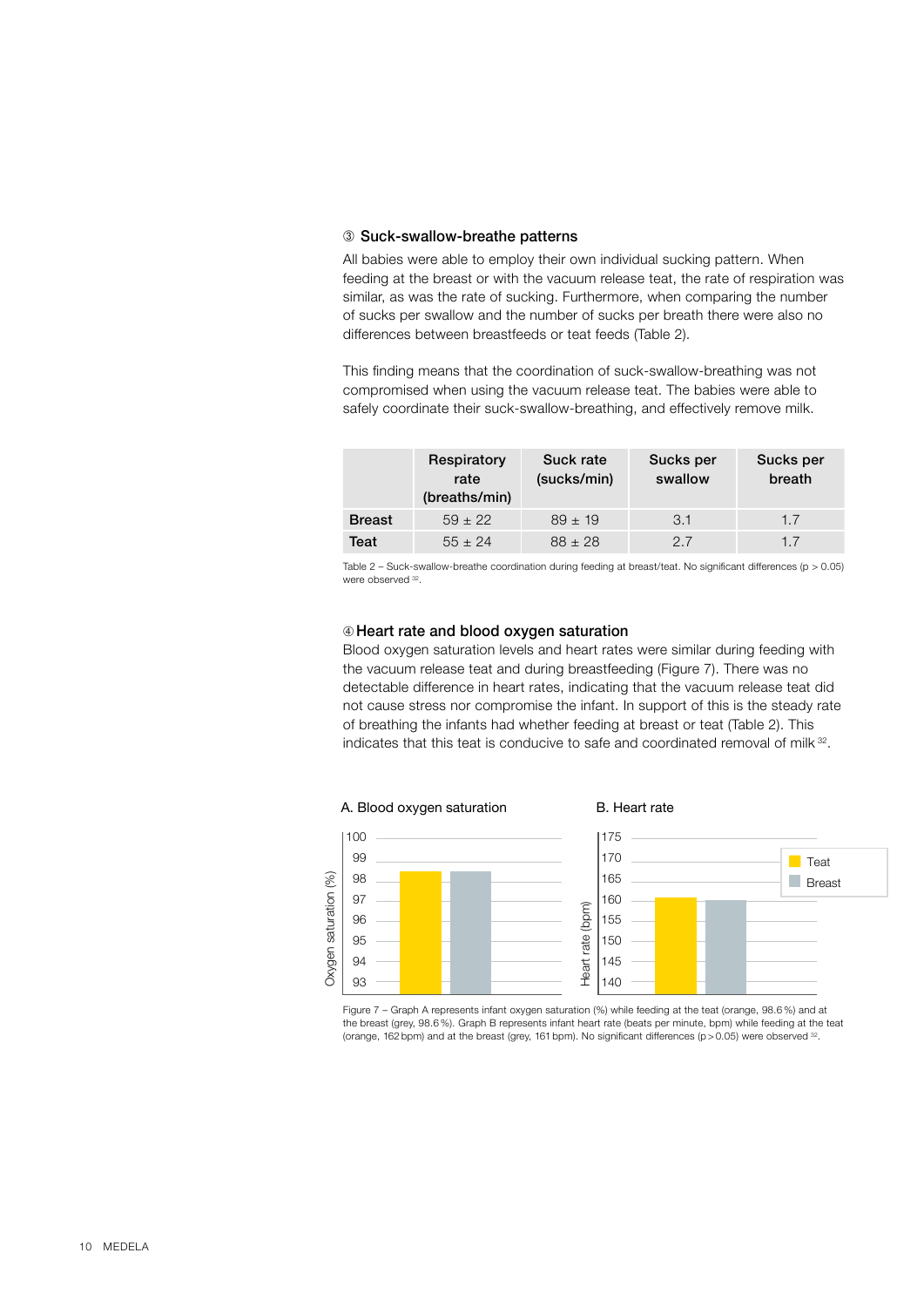## Showa University

Dr Mizuno from Showa University, Tokyo, also conducted a research project based on the hypothesis that jaw and throat (perioral) movements and the angle of the mouth would be similar during feeding with a vacuum release teat (later called Calma) and breastfeeding 34.

A total of 20 healthy term infants aged between 1 and 8 months participated in the study. Before the babies fed, markers were placed on the jaw, throat and the side of the eye as shown by the coloured circles in Figure 8. The feeds were video-recorded and the movement between these markers was then analysed with the direct linear transformation technique.



Figure 8 – Measurement of jaw and throat (perioral) movements, and mouth opening angle 34.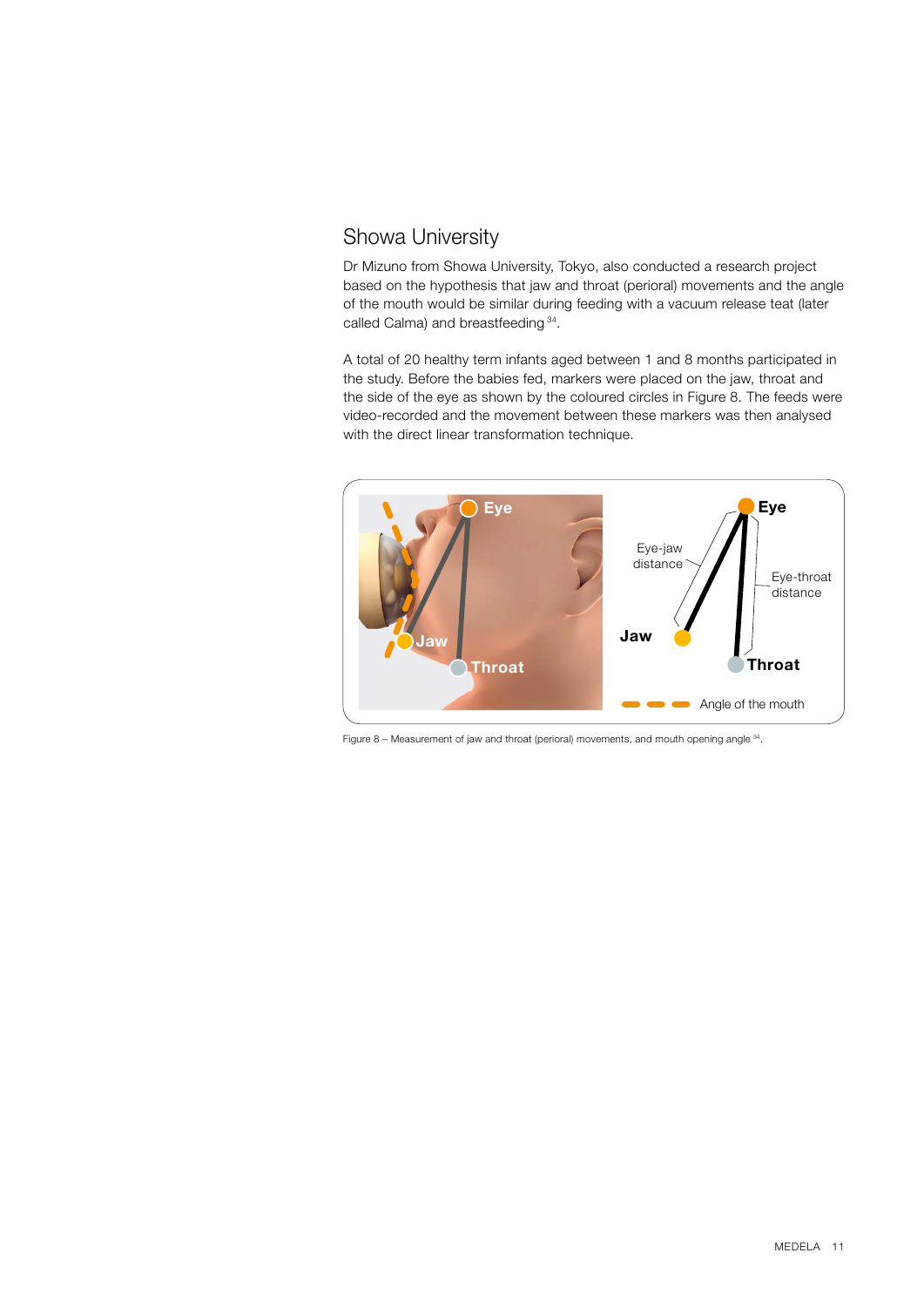### **Results**

The results shown in Table 3 demonstrate that there was no significant difference in either the eye-jaw or the eye-throat measurements when the babies fed with the vacuum release teat or at the breast. In addition, babies opened their mouths to a similar degree when feeding at the breast/teat 34.

|               | Movement of jaw<br>(c <sub>m</sub> ) | Movement of<br>throat (cm) | Angle of mouth<br>(degrees) |
|---------------|--------------------------------------|----------------------------|-----------------------------|
| <b>Breast</b> | $2.6 \pm 0.5$                        | $3.9 \pm 0.7$              | $145 \pm 10$                |
| Teat          | $2.5 \pm 0.5$                        | $4.3 \pm 1.7$              | $141 \pm 10$                |

Table 3 – Perioral movements and angle of the mouth during feeding at the breast/teat. No significant differences ( $p > 0.05$ ) were observed  $34$ 

These results are important since previous studies have reported the angle of the mouth to be 62° 35 when using a standard teat. During breastfeeding, it is known that there is a much wider mouth opening angle than with conventional bottle feeding; in fact, an opening angle of less than 135° is considered an inappropriate latch 36. This study showed that when infants fed with the vacuum release teat, with its specifically designed wide base, the opening angle of the mouth was much wider, and no different to that measured during breastfeeding (145° breast, 141° teat).

Dr Mizuno states that it has been widely accepted that bottle feeding differs from breastfeeding in many ways. However, the results obtained in this study revealed that this newly developed teat, with its structurally reinforced wide base, reduces the chance of the teat collapsing and provides a more open attachment for the infant. Furthermore, Dr Mizuno suggests that this novel teat may decrease breastfeeding problems related to bottle use <sup>34</sup>.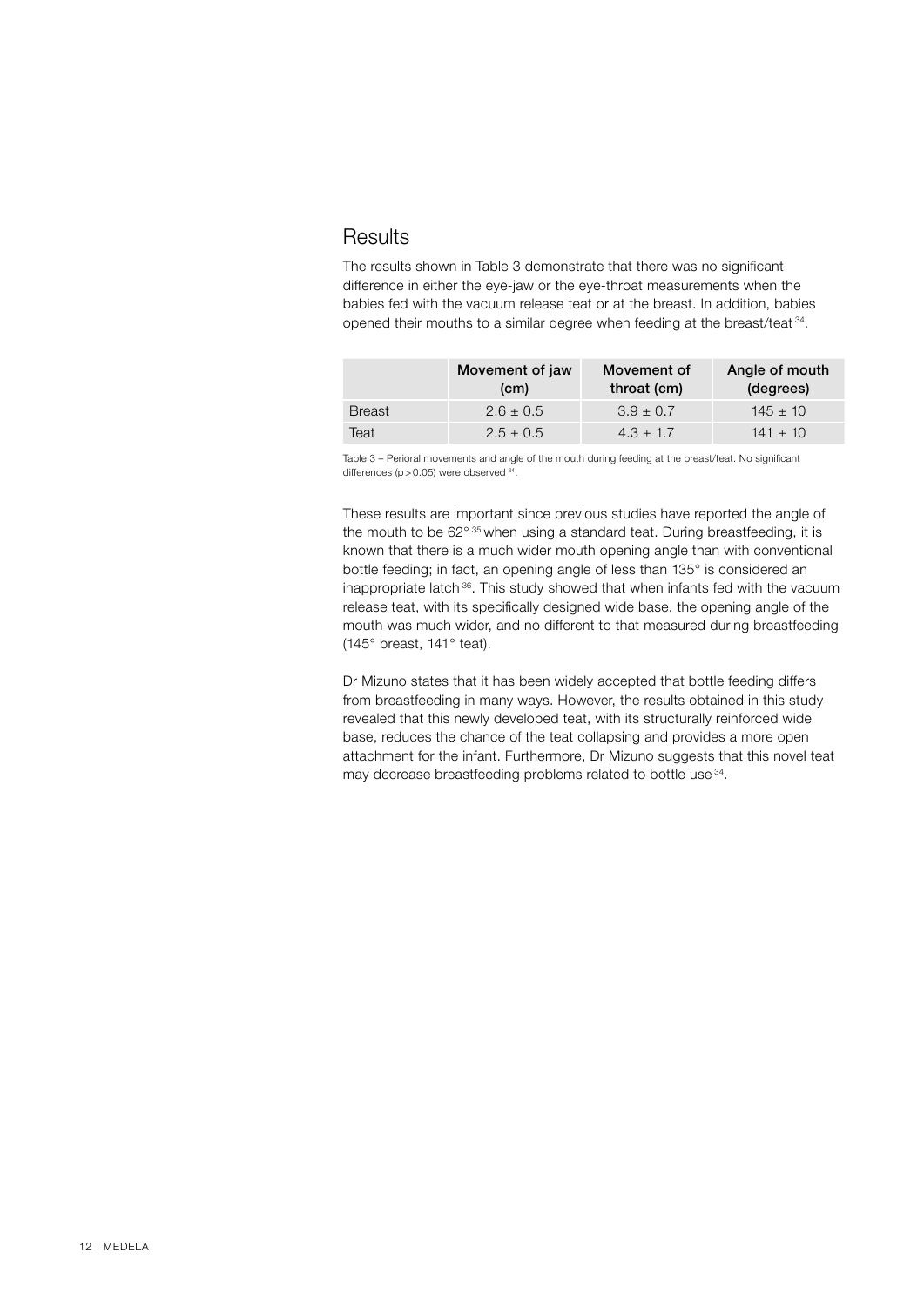# Advantages for the baby



A baby in an established breastfeeding situation creates an individual sucking rhythm, thereby efficiently removing just the right amount of milk at a pace that suits the baby best. This rhythm enables maintenance of good heart rate and oxygen saturation levels due to the ability to suck, swallow, breathe and pause whilst feeding. When feeding with the vacuum release teat, babies were able to remove milk similarly to during breastfeeding, thus ensuring stable, relaxed and calm feeding even when not at the breast.

The key findings of this new research, which scientifically compared breastfeeding and feeding with the vacuum release teat, were that both feeding methods were similar for the following outcomes:

- l The tongue movement, nipple positioning and the use of intraoral vacuum to remove milk
- l The coordination of sucking, swallowing, breathing and pausing
- l The transfer rate of milk and the duration of the feed
- l The mouth opening angle (attachment) and the jaw and throat movement l Physiologic stability as measured by heart rate and oxygen saturation

## What about premature infants?

### Breastfeeding premature infants

Whilst preterm breastfeeding rates vary worldwide, the incidence and duration of breastfeeding preterm infants continues to be less than that of full-term infants 37. An inverse relationship between infant gestational age and duration of breastfeeding has been observed 38-40. The lower incidence is probably related to breastfeeding challenges that preterm infants and their parents face.

Breastfeeding challenges from the infant side are commonly associated with immaturity, medical complications, decreased endurance, weak intraoral vacuum, poor suck-swallow-breathe coordination and/or other difficulties that reduce the infants' ability to apply their natural feeding technique.

Mothers of preterm infants also experience breastfeeding challenges. They may not have a sufficient milk supply due to physiological and emotional challenges partly triggered by premature birth and maternal-infant separation. Depending on the facility and the family circumstances, it might also be difficult for the mothers to be at the infants' bedside the whole time. Moreover, their milk may need to be fortified (especially in the case of infants born weighing less than 1.5 kg 41) and/or they may not be able to breastfeed due to maternal medication or infection.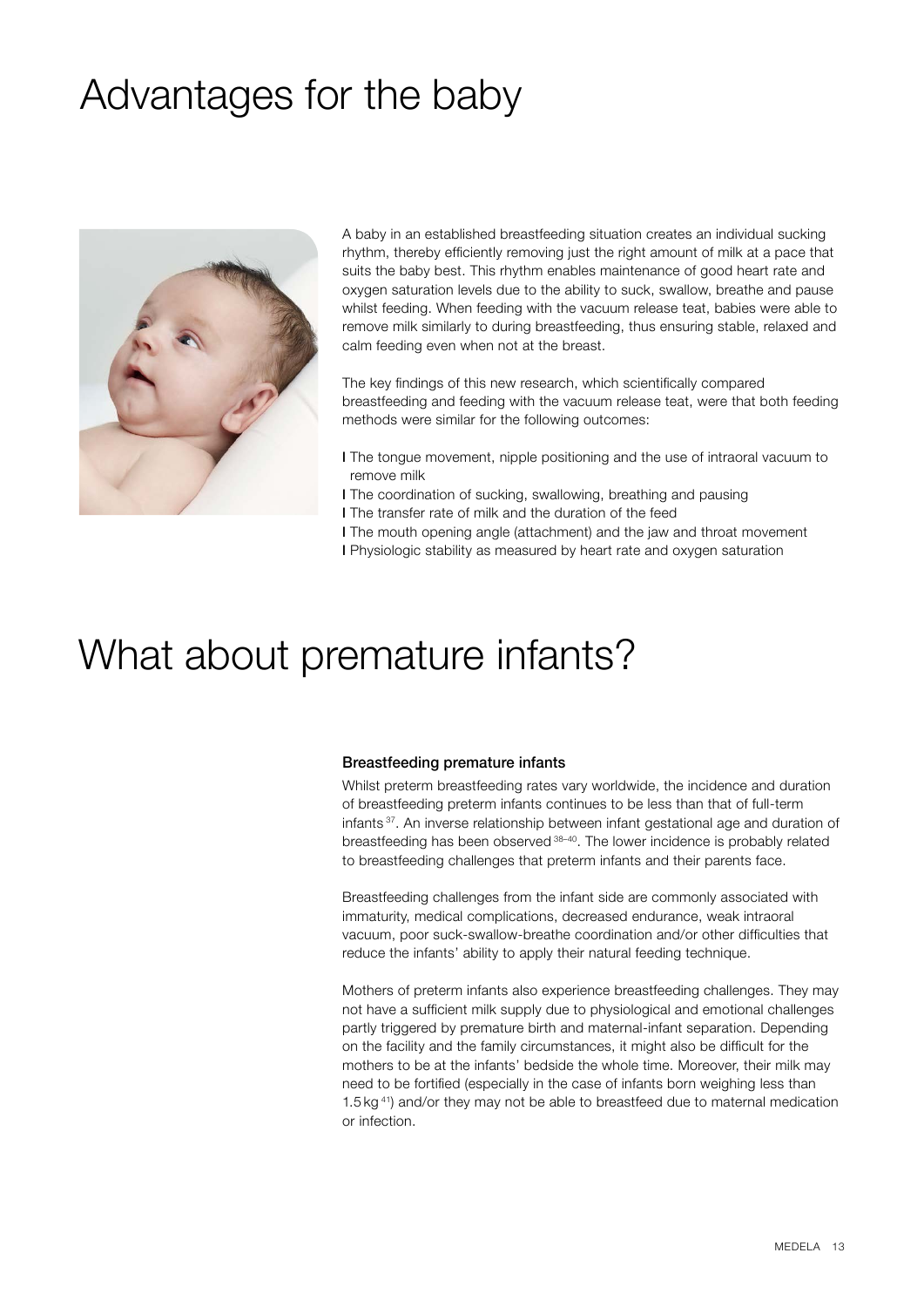

### Meeting the challenges

The need for a hospital feeding solution to help premature and weak term infants to attain the goal of ever being breastfed for as long as possible is evident. There is a necessity for a feeding device that combines the most successful strategies to support these infants to improve oral feeding skills and get to the breast: self-paced feeding <sup>42</sup> and vacuum build-up training <sup>43</sup>.

Improving oral feeding skills will not only accelerate attainment of full suck feeds, thus shortening hospitalisation. It will also reduce the risk of nosocomial infection, lower the financial burden on families and society, allow earlier unification, and facilitate the development of more appropriate mother-infant interaction and bonding.

Calmita is Medela's research-based hospital feeding solution designed to support neonatal oral feeding development. It is a feeding device that allows preterm and term infants to train and apply their natural behaviour to remove milk; particularly the appropriate tongue movement and the application of vacuum including the possibility to maintain a baseline vacuum to suck, swallow and breathe.

A randomised controlled trial with an intention-to-treat strategy that recruited 100 preterm infants was carried out in order to test the effect of the Calmita research device on infant oral feeding development 44. In addition, ultrasound was used to measure the pattern of tongue movement applied by the preterm infant during feeding at the breast and with the Calmita research device <sup>45</sup>.

### Outcomes of the randomised controlled trial:

### l Earlier discharge home

Using Calmita significantly reduced length of stay by helping the infant to meet hospital discharge criteria earlier. In many NICUs successful full suck feeding is considered as one of the key discharge criteria.

### l Natural feeding behaviour

Calmita's vacuum-controlled valve allowed a natural feeding behaviour as the neonate itself controls the milk flow. Therefore, the infant is able to pause and breathe while no milk flows.

### l Increased breastfeeding in the hospital

Calmita increases the chance that the neonate can ever be breastfed. By allowing similar mechanical action and tongue movement as at the breast, it supports and protects breastfeeding.

More information about Calmita is available on www.medela-calmita.com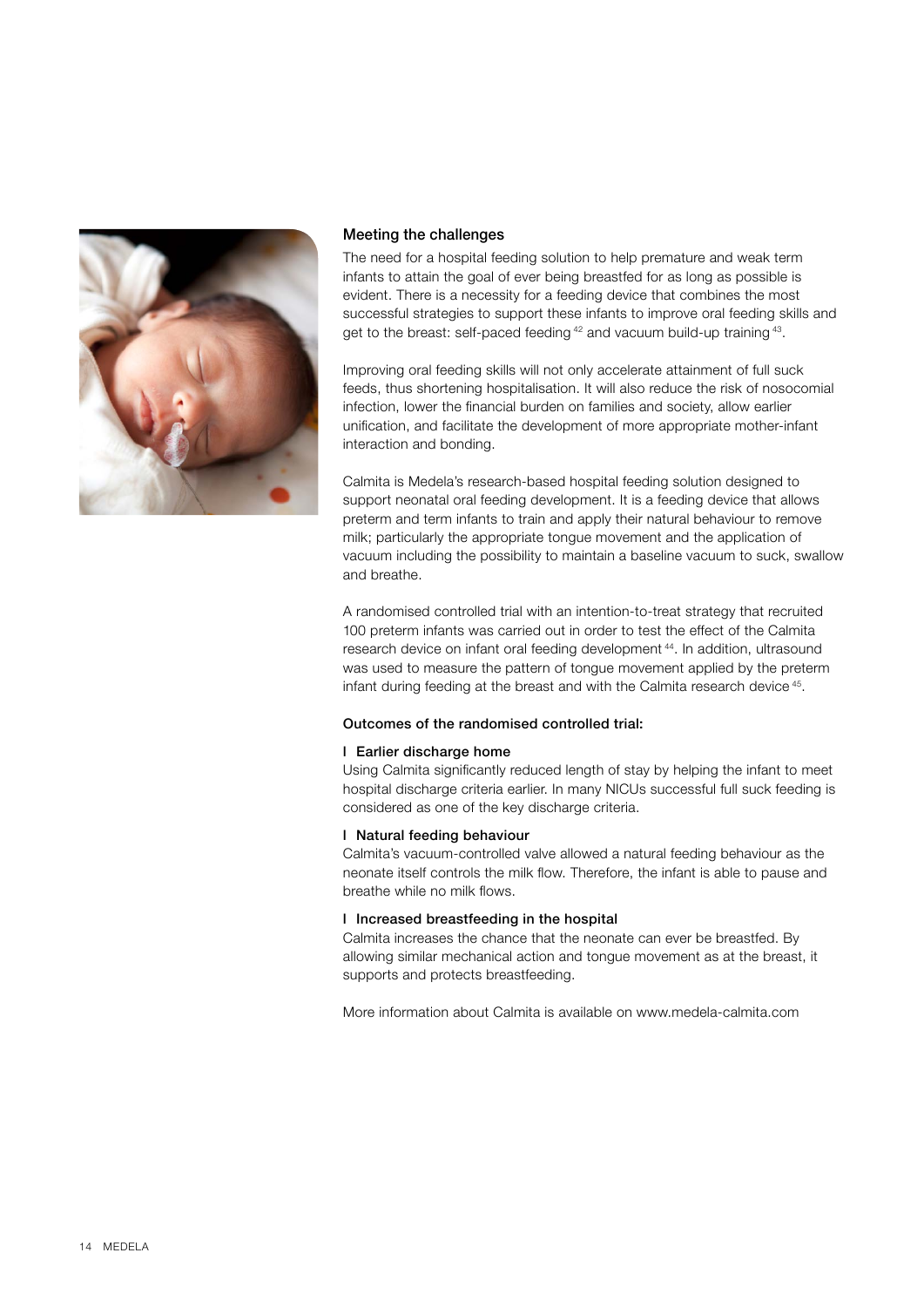## References

- 1 Ip,S. et al. Breastfeeding and maternal and infant health outcomes in developed countries. Evid Rep Technol Assess (Full Rep) 153, 1–186 (2007).
- 2 The Lancet. A warm chain for breastfeeding. Lancet 344, 1239 –1241 (1994).
- 3 Goldman,A.S., Chheda,S., & Garofalo,R. Evolution of immunologic functions of the mammary gland and the postnatal development of immunity. Pediatr Res 43, 155 –162 (1998).
- 4 Cregan,M.D. et al. Identification of nestinpositive putative mammary stem cells in human breastmilk. Cell Tissue Res 329, 129 –136 (2007).
- 5 WHO & UNICEF. Global strategy for infant and young child feeding (World Health Organization, Geneva, 2003).
- 6 Mizuno,K. & Ueda,A. Changes in Sucking Performance from Nonnutritive Sucking to Nutritive Sucking during Breast- and Bottle-Feeding. Pediatr Res 59, 728–731 (2006).
- 7 Nowak,A., Smith,W., & Erenberg,A. Imaging evaluation of breast-feeding and bottle-feeding systems. J Pediatr Gastroenterol Nutr 126, S130 – S134 (1995).
- 8 Tamura,Y., Matsushita,S., Shinoda,K., & Yoshida,S. Development of perioral muscle activity during suckling in infants: a crosssectional and follow-up study. Dev Med Child Neurol 40, 344 – 348 (1998).
- 9 Mathew,O.P. & Bhatia,J. Sucking and breathing patterns during breast- and bottle-feeding in term neonates. Effects of nutrient delivery and composition. Am J Dis Child 143, 588 – 592 (1989).
- 10 Gomes,C.F., Trezza,E.M., Murade,E.C., & Padovani,C.R. Surface electromyography of facial muscles during natural and artificial feeding of infants. J Pediatr (Rio J) 82, 103 –109 (2006).
- 11 Nyqvist,K.H., Farnstrand,C., Eeg-Olofsson,K.E., & Ewald,U. Early oral behaviour in preterm infants during breastfeeding: an electromyographic study. Acta Paediatr 90, 658 – 663 (2001).
- 12 Labbok,M.H. & Hendershot,G.E. Does breastfeeding protect against malocclusion? An analysis of the 1981 Child Health Supplement to the National Health Interview Survey. Am J Prev Med 3, 227– 232 (1987).
- 13 Davis,D.W. & Bell,P.A. Infant feeding practices and occlusal outcomes: a longitudinal study. J Can Dent Assoc 57, 593 – 594 (1991).
- 14 Brown,C. & Magnuson,B. On the physics of the infant feeding bottle and middle ear sequela: Ear disease in infants can be associated with bottle feeding. Int J Pediatr Otorhinolaryngol 54, 13 – 20 (2000).
- 15 Howard,C.R. et al. Physiologic stability of newborns during cup- and bottle-feeding. Pediatrics 104, 1204 –1207 (1999).
- 16 Meier,P. & Anderson,G.C. Responses of small preterm infants to bottle- and breast-feeding. MCN Am J Matern Child Nurs 12, 97–105 (1987).
- 17 Marino,B. Oxygen saturations during breast and bottle feedings in infants with congenital heart disease. J Pediatr Nurs 10, 360 – 364 (1995).
- 18 Meier,P. Bottle- and breast-feeding: Effects on transcutaneous oxygen pressure and temperature in preterm infants. Nurs Res 37, 36 – 41 (1998).
- 19 Chen,C.H., Wang,T.M., Chang,H.M., & Chi,C.S. The effect of breast- and bottle-feeding on oxygen saturation and body temperature in preterm infants. J Hum Lact 16, 21–27 (2000).
- 20 Goldfield,E.C., Richardson,M.J., Lee,K.G., & Margetts,S. Coordination of sucking, swallowing, and breathing and oxygen saturation during early infant breast-feeding and bottle-feeding. Pediatr Res 60, 450 – 455 (2006).
- 21 UNICEF. Facts for life (United Nations Children's Fund, New York, 2010).
- 22 Jones,E. Transition from tube to breast in Feeding and Nutrition in the preterm infant (eds. Jones,E. & King C.) pp. 151–163 (Elsevier Churchill Livingstone, Oxford, 2005).
- 23 Dowling,D.A., Meier,P.P., DiFiore,J.M., Blatz,M.A., & Martin,R.J. Cup-Feeding for Preterm Infants: Mechanics and Safety. J Hum Lact 18, 13 (2002).
- 24 Flint,A., New,K., & Davies,M.W. Cup feeding versus other forms of supplemental enteral feeding for newborn infants unable to fully breastfeed. Cochrane Database Syst Rev 2, 1–17 (2007).
- 25 Collins,C.T., Makrides,M., Gillis,J., & McPhee,A.J. Avoidance of bottles during the establishment of breast feeds in preterm infants. Evid Based Child Health 5, 118 –148, (2010).
- 26 Ramsay,D.T., Kent,J.C., Hartmann,R.A., & Hartmann,P.E. Anatomy of the lactating human breast redefined with ultrasound imaging. J Anat 206, 525 – 534 (2005).
- 27 Ardran,G.M., KEMP,F.H., & Lind,J. A Cineradiographic Study of Breast Feeding. Br J Radiol 31, 156 –162 (1958).
- 28 Woolridge,M.W. The 'anatomy' of infant sucking. Midwifery 2, 164 –171 (1986).
- 29 Jacobs,L.A., Dickinson,J.E., Hart,P.D., Doherty,D.A., & Faulkner,S.J. Normal nipple position in term infants measured on breastfeeding ultrasound. J. Hum. Lact. 23, 52 – 59 (2007).
- 30 Geddes,D.T., Kent,J.C., Mitoulas,L.R., & Hartmann,P.E. Tongue movement and intra-oral vacuum in breastfeeding infants. Early Hum Dev 84, 471– 477 (2008).
- 31 Sakalidis,V.S. et al. Longitudinal changes in suck-swallow-breathe, oxygen saturation, and heart rate patterns in term breastfeeding infants. J Hum Lact 29, 236 – 245 (2013).
- 32 Sakalidis,V.S. et al. Oxygen saturation and suckswallow-breathe coordination of term infants during breastfeeding and feeding from a teat releasing milk only with vacuum. Int J Pediatr 2012, ID 130769 (2012).
- 33 Geddes,D.T. et al. Tongue movement and intraoral vacuum of term infants during breastfeeding and feeding from an experimental teat that released milk under vacuum only. Early Hum Dev 88, 443 – 449 (2012).
- 34 Segami,Y., Mizuno,K., Taki,M., & Itabashi,K. Perioral movements and sucking pattern during bottle feeding with a novel, experimental teat are similar to breastfeeding. J Perinatol 33, 319 – 323 (2013).
- 35 Aizawa,M., Mizuno,K., & Tamura,M. Neonatal sucking behavior: Comparison of perioral movement during breast-feeding and bottle feeding. Pediatr Int 52, 104 –108 (2010).
- 36 Hoover,K. Visual assessment of the baby's wide open mouth. J Hum Lact 12, 9 (1996).
- 37 Callen,J. & Pinelli,J. A review of the literature examining the benefits and challenges, incidence and duration, and barriers to breastfeeding in preterm infants. Adv Neonatal Care 5, 72 – 88 (2005).
- 38 Kaufman K.J. & Hall L.A. Influences of the social network on choice and duration of breastfeeding in mothers of preterm infants. Res Nurs Health 12, 149-159 (1989).
- 39 Hill,P.D., Ledbetter,R.J., & Kavanaugh,K.L. Breastfeeding Patterns of Low-Birth-Weight Infants After Hospital Discharge. J Obstet Gynecol Neonatal Nurs 26, 189 –197 (1997).
- 40 Nyqvist,K.H. & Ewald,U. Successful breast feeding in spite of early mother-baby separation for neonatal care. Midwifery 13, 24 – 31 (1997).
- 41 American Academy of Pediatrics Section on Breastfeeding. Breastfeeding and the use of human milk. Pediatrics 129, e827– e841 (2012).
- 42 Lau,C. & Schanler,R.J. Oral feeding in premature infants: advantage of a self-paced milk flow. Acta Paediatr 89, 453 – 459 (2000).
- 43 Pinelli,J. & Symington,A.J. Non-nutritive sucking for promoting physiologic stability and nutrition in preterm infants. Cochrane Database Syst Rev CD001071, 1– 34 (2005).
- 44 Simmer,K., Kok,C., Nancarrow,K., Hepworth,A.R., & Geddes,D.T. Novel feeding system to promote establishment of breastfeeds after preterm birth: a randomised controlled trial [poster]. 17th Annual Congress Perinatal Society of Australia and New Zealand, 14 –17 April 2013, Adelaide, Australia (2013).
- 45 Geddes,D.T., Nancarrow,K., Kok,C.H., Hepworth,A., & Simmer, K. Investigation of milk removal from the breast and a novel teat in preterm infants [poster]. 16th International Society for Research on Human Milk and Lactation Conference, 27 September –1 October 2012, Trieste, Italy (2012).